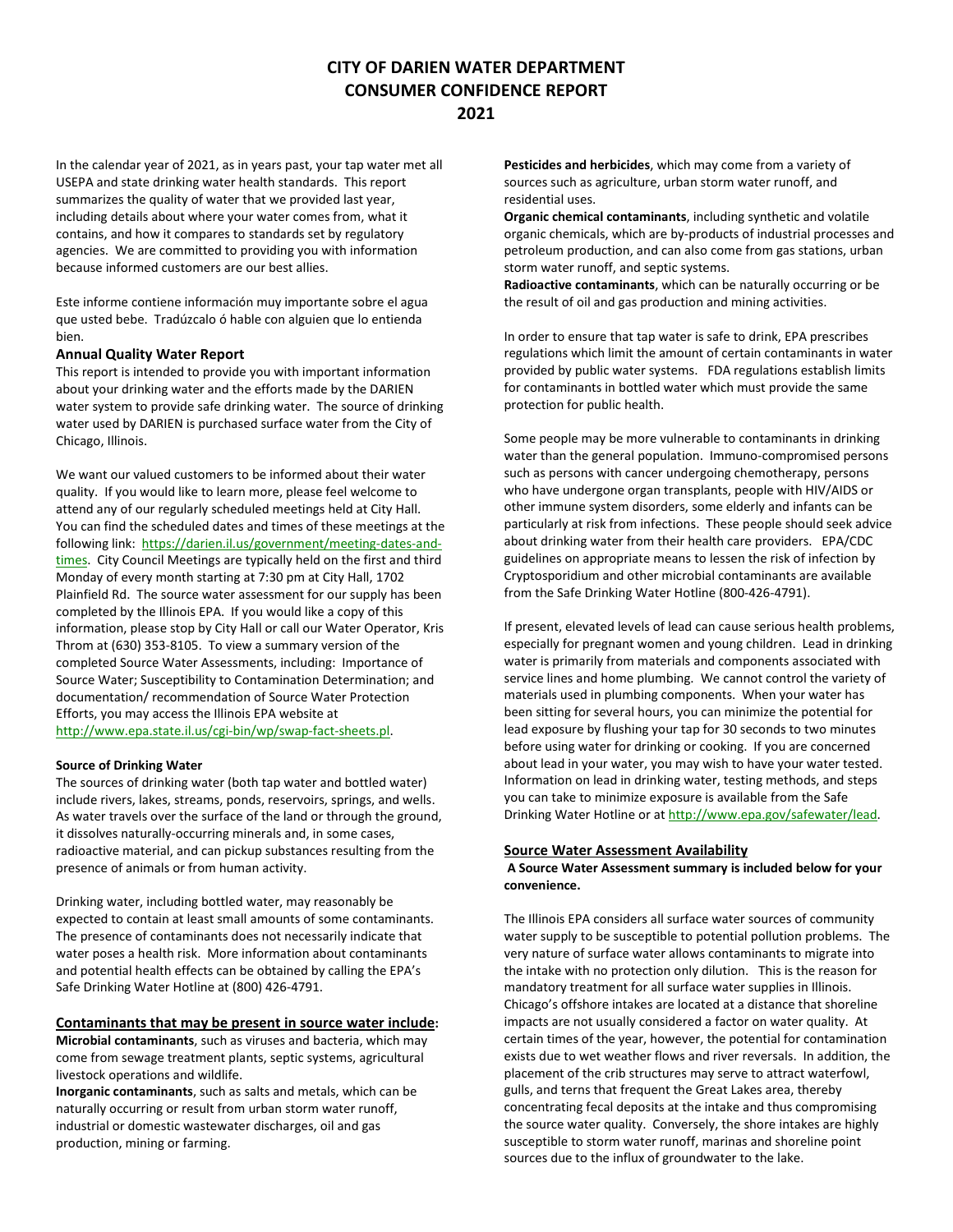# **DARIEN IL0430270 – 2021 (continued)**

# **2021 REGULATED CONTAMINANTS DETECTED**

| <b>Regulated Contaminants</b>                                            |                           |                                         |                                              |                          |            |              |                  |                                                    |
|--------------------------------------------------------------------------|---------------------------|-----------------------------------------|----------------------------------------------|--------------------------|------------|--------------|------------------|----------------------------------------------------|
| <b>Disinfectants</b><br>and<br><b>Disinfection</b><br><b>By-Products</b> | <b>Collection</b><br>Date | <b>Highest Level</b><br><b>Detected</b> | Range of<br><b>Levels</b><br><b>Detected</b> | <b>MCLG</b>              | MCL        | <b>Units</b> | <b>Violation</b> | <b>Likely Source</b><br>оf<br><b>Contamination</b> |
|                                                                          |                           |                                         |                                              |                          |            |              |                  | Water additive                                     |
|                                                                          |                           |                                         |                                              |                          |            |              |                  | used to control                                    |
| Chlorine                                                                 | 12/31/2021                | 1.0                                     | $1 - 1.1$                                    | $MRDLG = 4$              | $MRDL = 4$ | ppm          | N                | microbes                                           |
| Haloacetic<br>Acids (HAA5)                                               | 2021                      | 21                                      | $11.8 - 34.6$                                | No goal for the<br>total | 60         | ppb          | N                | By-Product of<br>drinking water<br>disinfection    |
| Total<br>Trihalomethanes<br>(TTHM)                                       | 2021                      | 49                                      | $20.5 - 66$                                  | No goal for the<br>total | 80         | ppb          | N                | By-Product of<br>drinking water<br>disinfection    |

### **Lead and Copper**

#### **Definitions:**

Action Level Goal (ALG): The level of a contaminant in drinking water below which there is no known or expected risk to health. ALGs allow for a margin of safety.

Action Level: The concentration of a contaminant which, if exceeded, triggers treatment or other requirements which a water system must follow.

| <b>Lead and</b> | Date       |             | Action<br>Level | 90 <sup>th</sup> | # Sites        |              |                  |                                                 |
|-----------------|------------|-------------|-----------------|------------------|----------------|--------------|------------------|-------------------------------------------------|
| Copper          | Sampled    | <b>MCLG</b> | $\bf{(AL)}$     | Percentile       | <b>Over AL</b> | <b>Units</b> | <b>Violation</b> | <b>Likely Source of Contamination</b>           |
|                 |            |             |                 |                  |                |              |                  | Erosion of natural deposits; leaching from wood |
|                 |            |             |                 |                  |                |              |                  | preservatives; corrosion of household plumbing  |
| Copper          | 06/24/2020 |             | L.J             | 0.138            |                | ppm          |                  | systems.                                        |

### **City of Darien Source Water Information**

| <b>Source Water Name</b> | <b>Source Water ID</b>      | <b>Type of Water</b> |  | Location                 |
|--------------------------|-----------------------------|----------------------|--|--------------------------|
|                          |                             |                      |  | PLAINFIELD RD. E of CASS |
| CC 04-MASTER METER 4     | FF IL0435400 TP01: LAKE     | SW                   |  | AVE DELIV STRU           |
|                          |                             |                      |  | 75TH ST W OF FAIRVIEW    |
| CC 07-MASTER METER 7     | FF II 0435400<br>TP01: LAKE | SW                   |  | AVE DELIV STRU           |

#### **Water Quality Test Results**

*DEFINITION OF TERMS (The following tables contain scientific terms and measures, some of which require explanation):*

*Maximum Contaminant Level or MCL: The highest level of a contaminant that is allowed in drinking water. MCL's are set as close to the MCLGs (Maximum Contaminant Level Goal) as feasible using the best available treatment technology.* 

*Maximum Contaminant Level Goal or MCLG: The level of a contaminant in drinking water below which there is no known or expected risk to health. MCLG's allow for a margin of safety.*

*Maximum residual disinfectant level goal or MRDLG: The level of a drinking water disinfectant below which there is no known or expected risk to health. MRDLGs do not reflect the benefits of the use of disinfectants to control microbial contaminants.*

*Maximum residual disinfectant level or MRDL: The highest level of a disinfectant allowed in drinking water. There is convincing evidence that addition of a disinfectant is necessary for control of microbial contaminants.* 

*ppb: Micrograms per liter or parts per billion - or one ounce in 7,350,000 gallons of water.*

*Avg: Regulatory compliance with some MCLs are based on running annual average of monthly samples.*

*ppm: Milligrams per liter or parts per million - or one ounce in 7,350 gallons of water.*

*na: Not applicable*

*pCi/l - Picocuries per liter, used to measure radioactivity*

*ug/l = micrograms per liter or parts per billion or one ounce in 7,350,000 gallons of water*

*Level 1 Assessment: A Level 1 assessment is a study of the water system to identify potential problems and determine (if possible) why total coliform bacteria have been found in our water system.*

*Level 2 Assessment: A Level 2 assessment is a very detailed study of the water system to identify potential problems and determine (if possible) why an E. coli MCL violation has occurred and/or why total coliform bacteria have been found in our water system on multiple occasions.*

*mrem: millirems per year (a measure of radiation absorbed by the body)*

*Treatment Technique of TT: A required process intended to reduce the level of a contaminant in drinking water.*

# **2021 VIOLATION SUMMARY TABLE**

# **Violation Description Start End**

*No drinking water quality violations were recorded during 2021*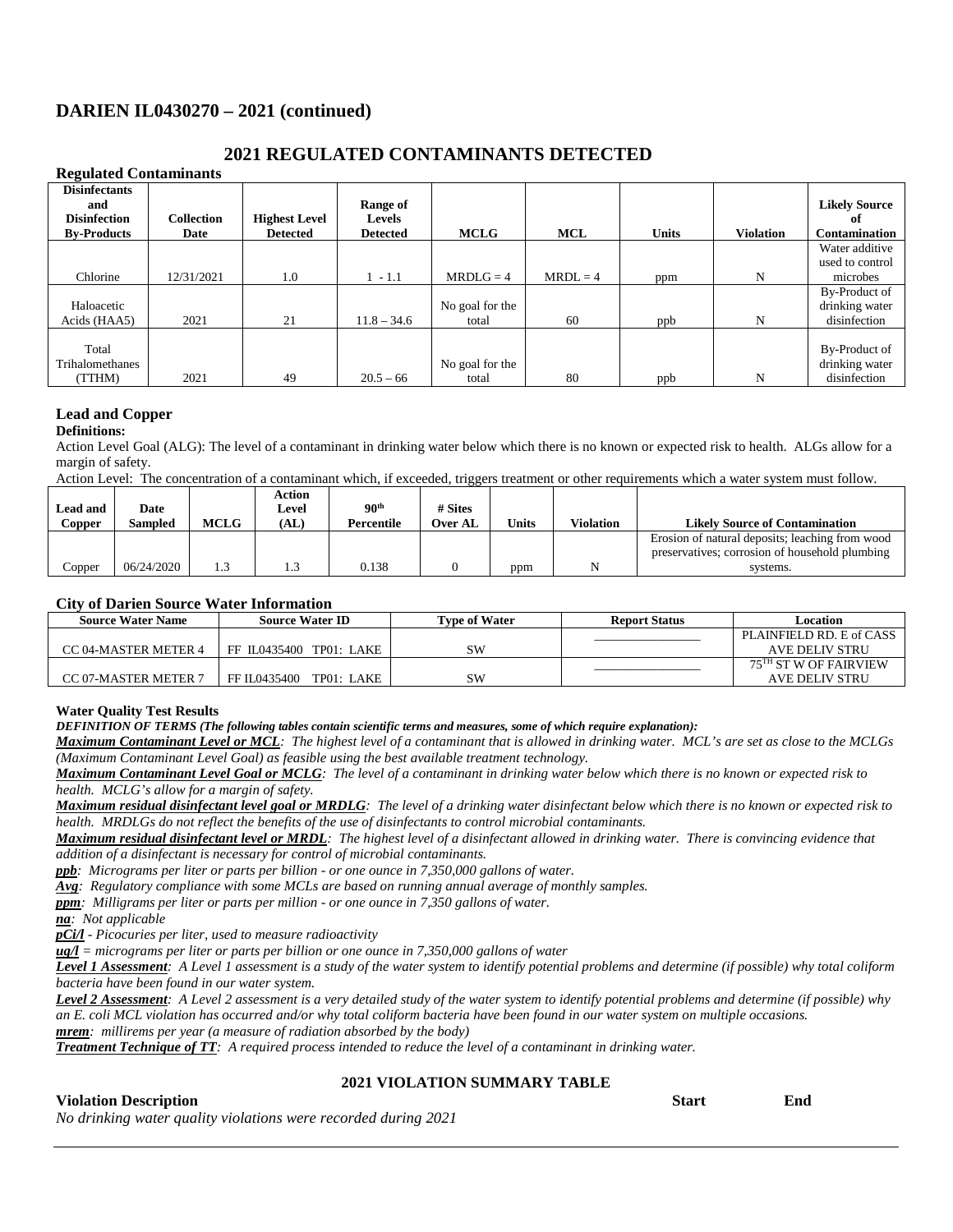# **CHICAGO IL0316000– 2021**

# **2021 WATER QUALITY DATA DATA TABULATED BY CHICAGO DEPARTMENT OF WATER MANAGEMENT 0316000 CHICAGO**

#### *Definition of Terms*

*Maximum Contaminant Level Goal (MCLG): The level of a contaminant in drinking water below which there is no known or expected risk to health. MCLGs allow for a margin of safety.*

*Maximum Contaminant Level (MCL): The highest level of a contaminant that is allowed in drinking water. MCLs are set as close to the MCLGs as feasible using the best available treatment technology.*

*Highest Level Detected: This column represents the highest single sample reading of a contaminant of all the samples collected in 2021.*

*Range of Detections: This column represents a range of individual sample results, from lowest to highest that were collected during the CCR calendar year.* 

*Date of Sample: If a date appears in this column, the Illinois EPA requires monitoring for this contaminant less than once per year because the concentrations do not frequently change. If no date appears in the column, monitoring for this contaminant was conducted during the Consumer Confidence Report calendar year.*

*Treatment Technique (TT): A required process intended to reduce the level of a contaminant in drinking water.*

*ND: Contaminant Not detectable at or above the reporting or testing limits. N/A: Not applicable*

# **2021 WATER QUALITY DATA**

# **Detected Contaminants**

| Contaminant (unit of measurement)    |      |            | Highest  |            |           |         |
|--------------------------------------|------|------------|----------|------------|-----------|---------|
| <b>Typical Source of Contaminant</b> | MCLG | <b>MCL</b> | Level    | Range of   |           | Date of |
|                                      |      |            | Detected | Detections | Violation | Sample  |
|                                      |      |            |          |            |           |         |

# **Turbidity Data**

|                                                                                                                                                |                |                                | (Lowest Monthly %) |                   |
|------------------------------------------------------------------------------------------------------------------------------------------------|----------------|--------------------------------|--------------------|-------------------|
| TURBIDITY (NTU/Lowest Monthly %< 0.3 NTU)<br>Soil runoff                                                                                       | N/A            | $TT$ (Limit: 95% < 0.3<br>NTU) | 100%               | $100\% - 100\%$   |
| <b>TURBIDITY</b> (NTU/Highest Single Measurement)<br>Soil runoff                                                                               | N/A            | TT (Limit 1 NTU)               | 0.20               | N/A               |
| <b>Inorganic Contaminants</b><br>BARIUM (ppm)<br>Discharge of drilling wastes; Discharge from metal refineries;<br>Erosion of natural deposits | $\overline{2}$ | 2                              | 0.0203             | $0.0200 - 0.0203$ |
| NITRATE (AS NITROGEN) (ppm)<br>Runoff from fertilizer use; Leaching from septic tanks,<br>Sewage; Erosion of natural deposits                  | 10             | 10                             | 0.28               | $0.28 - 0.28$     |
| TOTAL NITRATE & NITRITE (AS NITROGEN) (ppm)<br>Runoff from fertilizer use; Leaching from septic tanks,<br>Sewage; Erosion of natural deposits  | 10             | 10                             | 0.28               | $0.28 - 0.28$     |

# **Total Organic Carbon**

TOC (TOTAL ORGANIC CARBON)

The percentage of Total Organic Carbon (TOC) removal was measured each month and the system met all TOC removal requirements set by IEPA

# **Unregulated Contaminants**

Water additive which promotes strong teeth

| SULFATE (ppm)                                                                      | N/A | N/A | 27.4 | $26.9 - 27.4$ |
|------------------------------------------------------------------------------------|-----|-----|------|---------------|
| Erosion of naturally occurring deposits                                            |     |     |      |               |
| SODIUM (ppm)<br>Erosion of naturally occurring deposits;<br>Used as water softener | N/A | N/A | 9.99 | $9.79 - 9.99$ |
| <b>State Regulated Contaminants</b>                                                |     |     |      |               |
| FLUORIDE (ppm)                                                                     | 4   | 4   |      | $0.65 - 0.77$ |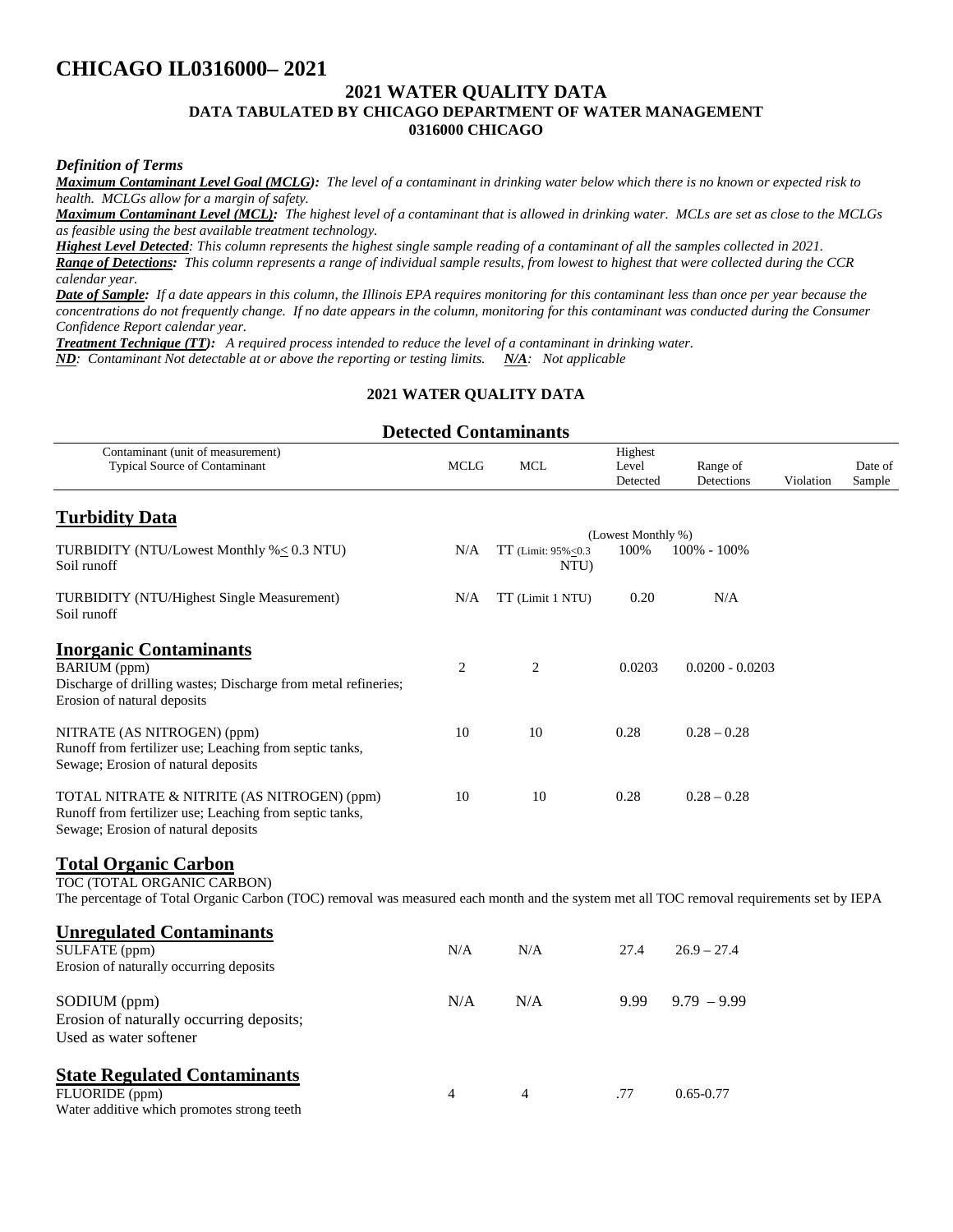#### **CHICAGO IL0316000 - 2021 (Continued)**

| <b>Detected Contaminants</b>                                                                                  |             |            |                              |                        |                                |  |
|---------------------------------------------------------------------------------------------------------------|-------------|------------|------------------------------|------------------------|--------------------------------|--|
| Contaminant (unit of measurement)<br>Typical Source of Contaminant                                            | <b>MCLG</b> | <b>MCL</b> | Highest<br>Level<br>Detected | Range of<br>Detections | Date of<br>Violation<br>Sample |  |
| <b>Radioactive Contaminants</b><br>COMBINED RADIUM (226/228) (pCi/L)<br>Decay of natural and manmade deposits | $\Omega$    |            | .95                          | $0.83 - 0.95$          | 2/4/2020                       |  |
| GROSS ALPHA excluding radon & uranium (pCi/L)<br>Decay of natural and man-made deposits                       |             | 15         | 3.1                          | $2.8 - 3.1$            | 2/4/2020                       |  |

## **2021 WATER QUALITY DATA**

### **Unit of Measurement**

*ppm – Parts per million, or milligrams per liter* 

*ppb – Parts per billion, or micrograms per liter*

*NTU – Nephelometric Turbidity Unit, used to measure cloudiness in drinking water*

*%< 0.3NTU – Percent of samples less than or equal to 0.3 NTU*

*pCi/l - Picocuries per liter, used to measure radioactivity*

# *WATER QUALITY DATA TABLE FOOTNOTES*

#### **TURBIDITY**

Turbidity is a measure of the cloudiness of the water. We monitor it because it is a good indicator of water quality and the effectiveness of our filtration system and disinfectants.

#### **UNREGULATED CONTAMINANTS:**

A maximum contaminant level (MCL) for this contaminant has not been established by either state or federal regulations, nor has mandatory health effects language. The purpose for monitoring this contaminant is to assist USEPA in determining the occurrence of unregulated contaminants in drinking water, and whether future regulation is warranted.

#### **FLUORIDE**

Fluoride is added to the water supply to help promote strong teeth. The Illinois Department of Public Health recommends an optional fluoride Level of 0.7 mg/L with a range of 0.6 mg/L to 0.8 mg/L.

#### **SODIUM**

There is no state or federal MCL for sodium. Monitoring is required to provide information to consumers and health officials who have concerns about sodium intake due to dietary precautions. If you are on a sodium restricted diet, you should consult a physician about the level of sodium in the water.

#### **CITY OF CHICAGO, DEPARTMENT OF WATER MANAGEMENT SOURCE WATER ASSESMENT SUMMARY FOR THE 2021 CONSUMER CONFIDENCE REPORT (CCR)**

#### **Source Water Location**

The City of Chicago utilizes Lake Michigan as its source water via two water treatment plants. The Jardine Water Purification Plant serves the Northern areas of the City and suburbs, while the Sawyer Water Purification Plant serves the southern areas of the City and suburbs. Lake Michigan is the only Great Lake that is entirely contained within the United States. It borders Illinois, Indiana, Michigan and Wisconsin, and is the second largest Great Lake by volume with 1,180 cubic miles of water and third largest by area.

#### **Source Water Assessment Summary**

The Illinois EPA implemented a Source Water Assessment Program (SWAP) to assist with watershed protection of public drinking water supplies. The SWAP inventories potential sources of contamination and determined the susceptibility of the source water to contamination. The Illinois EPA has completed the Source Water Assessment Program for our supply.